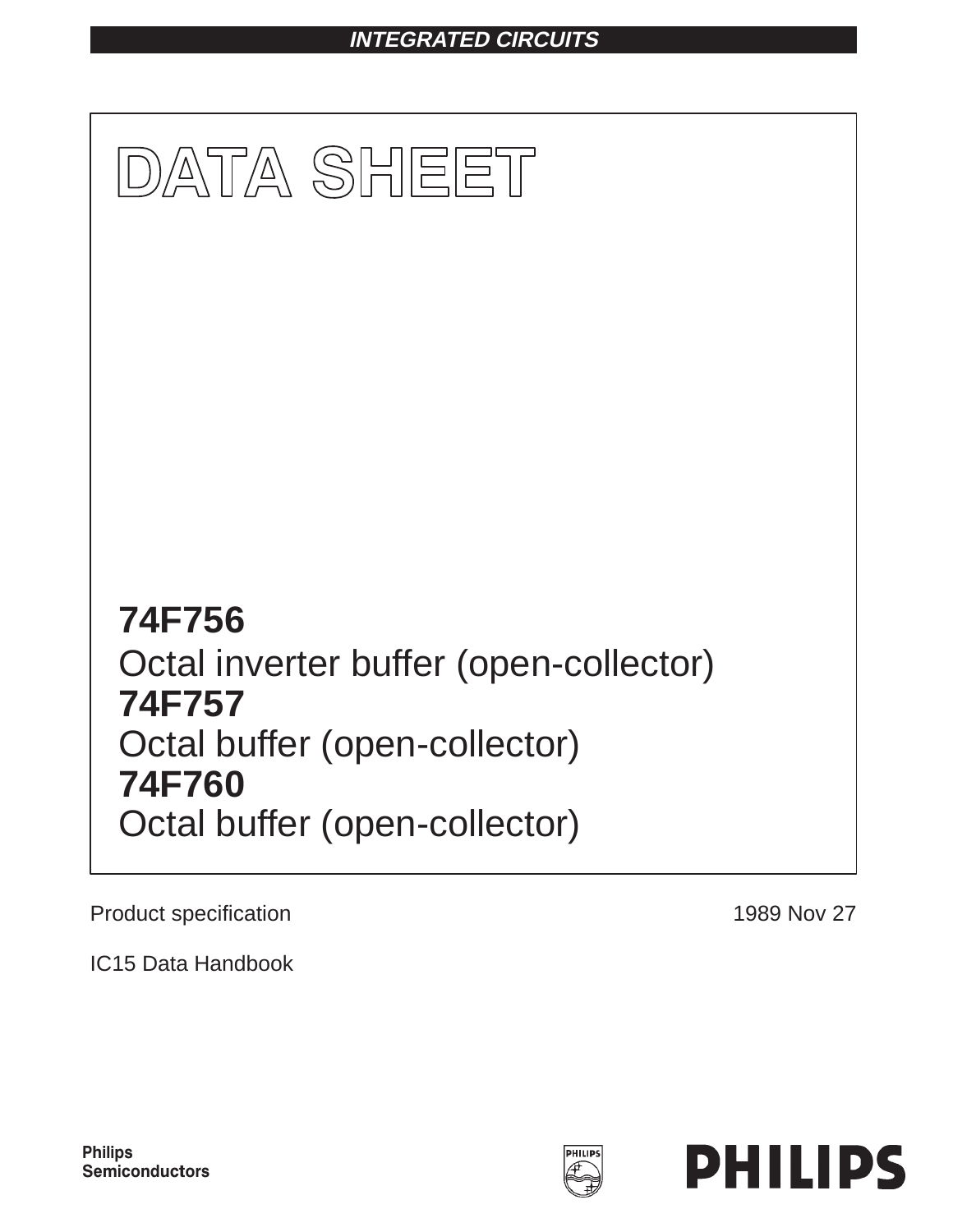74F756 Octal Inverter Buffer (Open Collector) 74F757 Octal Buffer (Open Collector) 74F760 Octal Buffer (Open Collector)

### **FEATURES**

- Octal bus interface
- Open collector versions of 74F240, 74F241 and 74F244

### **DESCRIPTION**

The 74F756, 74F757 and 74F760 are octal buffers that are ideal for driving bus lines of buffer memory address registers. The 74F756 is the open collector version of 74F240, 74F757 is the open collector version of 74F241 and 74760 is the open collector version of 74F244. These devices feature two Output Enables. OEa and OEb (or OEb for the 74F757), each controlling four of the outputs.

| <b>TYPE</b> | <b>TYPICAL</b><br><b>PROPAGATION DELAY</b> | <b>TYPICAL SUPPLY</b><br><b>CURRENT (TOTAL)</b> |
|-------------|--------------------------------------------|-------------------------------------------------|
| 74F756      | 9.0 <sub>ns</sub>                          | 40 <sub>m</sub> A                               |
| 74F757      | 9.0 <sub>ns</sub>                          | 45mA                                            |
| 74F760      | 9.0 <sub>ns</sub>                          | 45mA                                            |

### **ORDERING INFORMATION**

|                    | <b>ORDER CODE</b>                                                                       |                      |
|--------------------|-----------------------------------------------------------------------------------------|----------------------|
| <b>DESCRIPTION</b> | <b>COMMERCIAL RANGE</b><br>$V_{\rm CC}$ = 5V $\pm$ 10%, T <sub>amb</sub> = 0°C to +70°C | <b>PKG DWG #</b>     |
| 20-pin plastic DIP | N74F756N, N74F757AN, N74F760N                                                           | SOT <sub>146-1</sub> |
| 20-pin plastic SOL | N74F756D, N74F757AD, N74F760D                                                           | SOT <sub>163-1</sub> |

### **INPUT AND OUTPUT LOADING AND FAN OUT TABLE**

| <b>PINS</b>                          | <b>DESCRIPTION</b>                       | 74F (U.L.)<br><b>HIGH/LOW</b> | <b>LOAD VALUE</b><br><b>HIGH/LOW</b> |
|--------------------------------------|------------------------------------------|-------------------------------|--------------------------------------|
| lan, Ibn                             | Data inputs                              | 1.0/1.67                      | 20µA/1.0mA                           |
| OEa, OEb                             | Output enable input (active Low)         | 1.0/1.67                      | 20uA/0.2mA                           |
| OE <sub>b</sub>                      | Output enable input (active High 74F757) | 1.0/1.67                      | 20uA/1.0mA                           |
| Yan, Ybn                             | Data outputs (74F757, 74F760)            | OC/106.7                      | OC/64mA                              |
| $\overline{Y}$ an. $\overline{Y}$ bn | Data outputs (74F756)                    | OC/106.7                      | OC/64mA                              |

**Notes:**

One (1.0) FAST unit load is defined as: 20µA in the high state and 0.6mA in the Low state. OC=Open Collector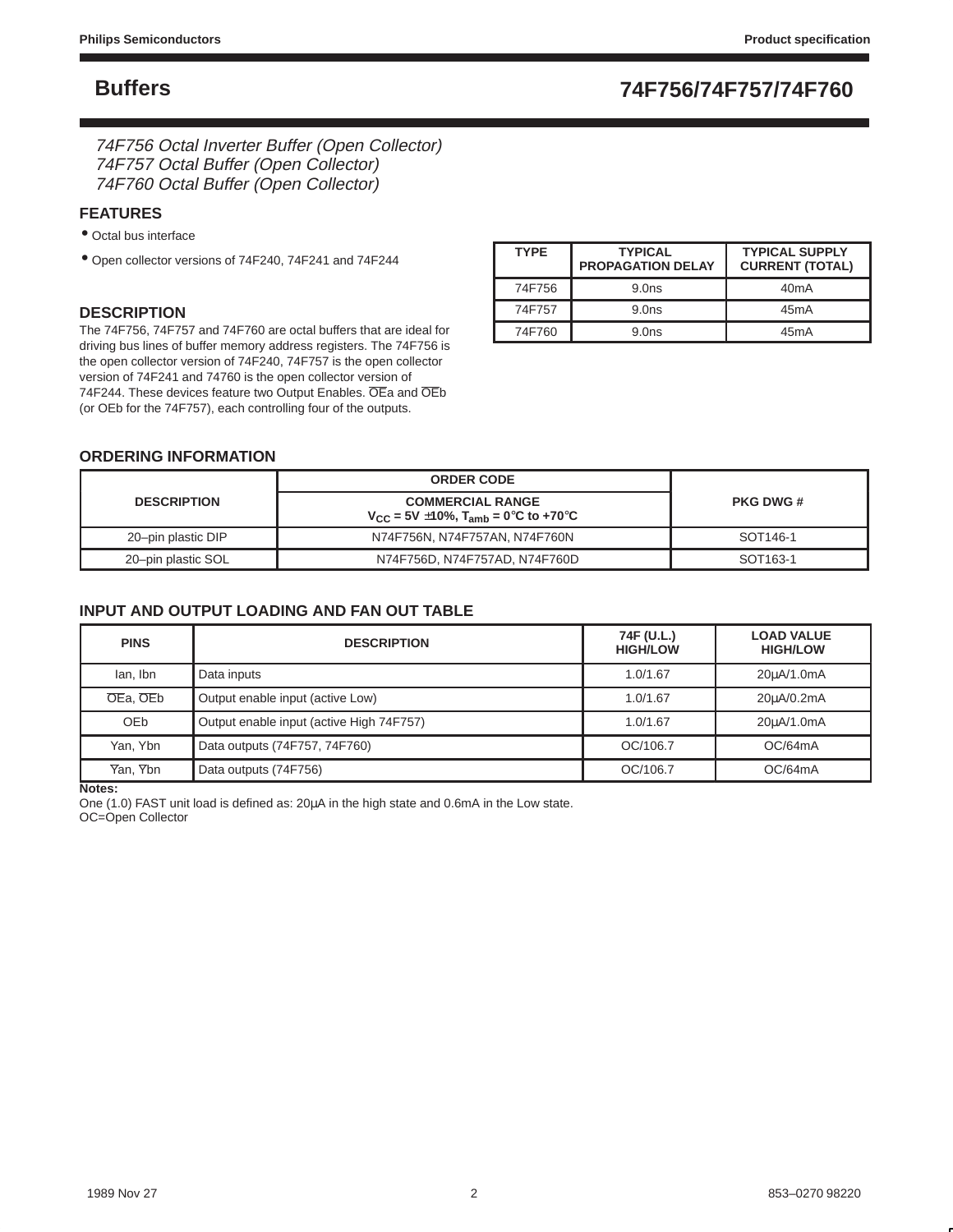### **PIN CONFIGURATION for 74F756**



### **IEC/IEEE SYMBOL for 74F756**



### **LOGIC SYMBOL for 74F756**



### **FUNCTION TABLE for 74F756**

|            | <b>INPUTS</b> | <b>OUTPUTS</b> |    |                 |           |
|------------|---------------|----------------|----|-----------------|-----------|
| <b>OEa</b> | la            | <b>OEb</b>     | lb | $\overline{Y}a$ | Yb        |
|            |               |                |    | п               |           |
|            | . .           |                |    |                 |           |
| Н          |               |                |    | $H$ (off)       | $H$ (off) |

H = High voltage level

 $L =$  Low voltage level

 $X = Don't care$ 

### **LOGIC DIAGRAM for 74F756**

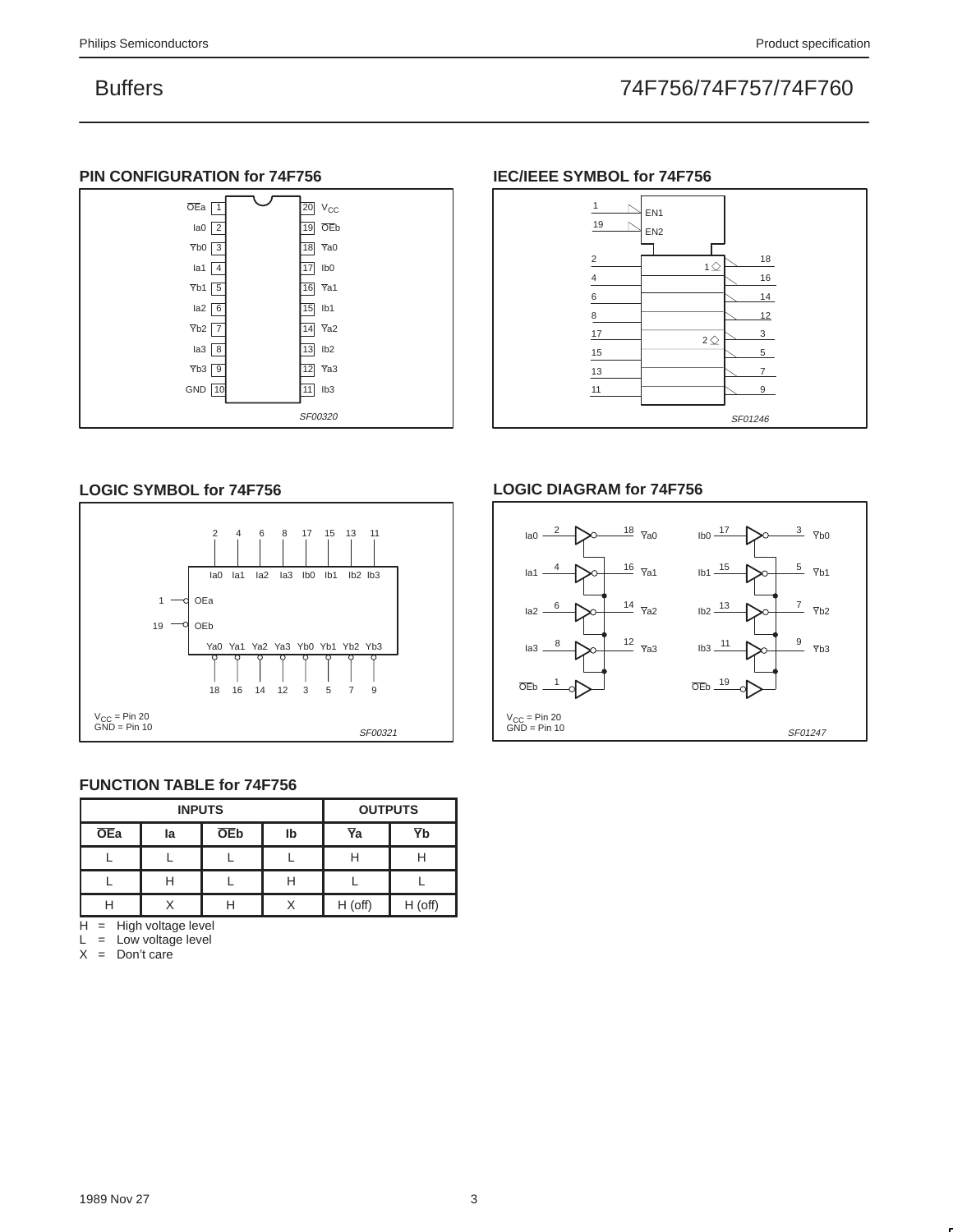## **PIN CONFIGURATION for 74F757**



### VCC = Pin 20 GND = Pin 10  $_{\text{Ia0}}$   $^{2}$ la1 $\frac{4}{5}$ 6 Ia2  $_{\text{Ia3}}$   $_{\text{B}}$ 1 18 Ya0 16 Ya1 14 12 OEa Ya2 Ya3  $1<sub>1</sub>$   $\frac{17}{1}$  $\mathsf{Ib1}$   $\overline{\phantom{1}15}$  $\frac{13}{2}$  $Ib3 \frac{11}{1}$ 19 OEb 3 Yb0 5 7 9  $- Yb1$ Yb2  $- Yb3$ SF01251

### **LOGIC SYMBOL for 74F757**



### **IEC/IEEE SYMBOL for 74F757**



### **FUNCTION TABLE for 74F757**

**LOGIC DIAGRAM for 74F757**

|     | <b>INPUTS</b> | <b>OUTPUTS</b> |    |           |           |
|-----|---------------|----------------|----|-----------|-----------|
| OEa | la            | <b>OEb</b>     | lb | Ya        | Yb        |
|     |               | Н              |    |           |           |
|     |               | Н              | п  | н         |           |
|     |               |                |    | $H$ (off) | $H$ (off) |

 $H =$  High voltage level

 $L = Low voltage level$ 

 $X = Don't care$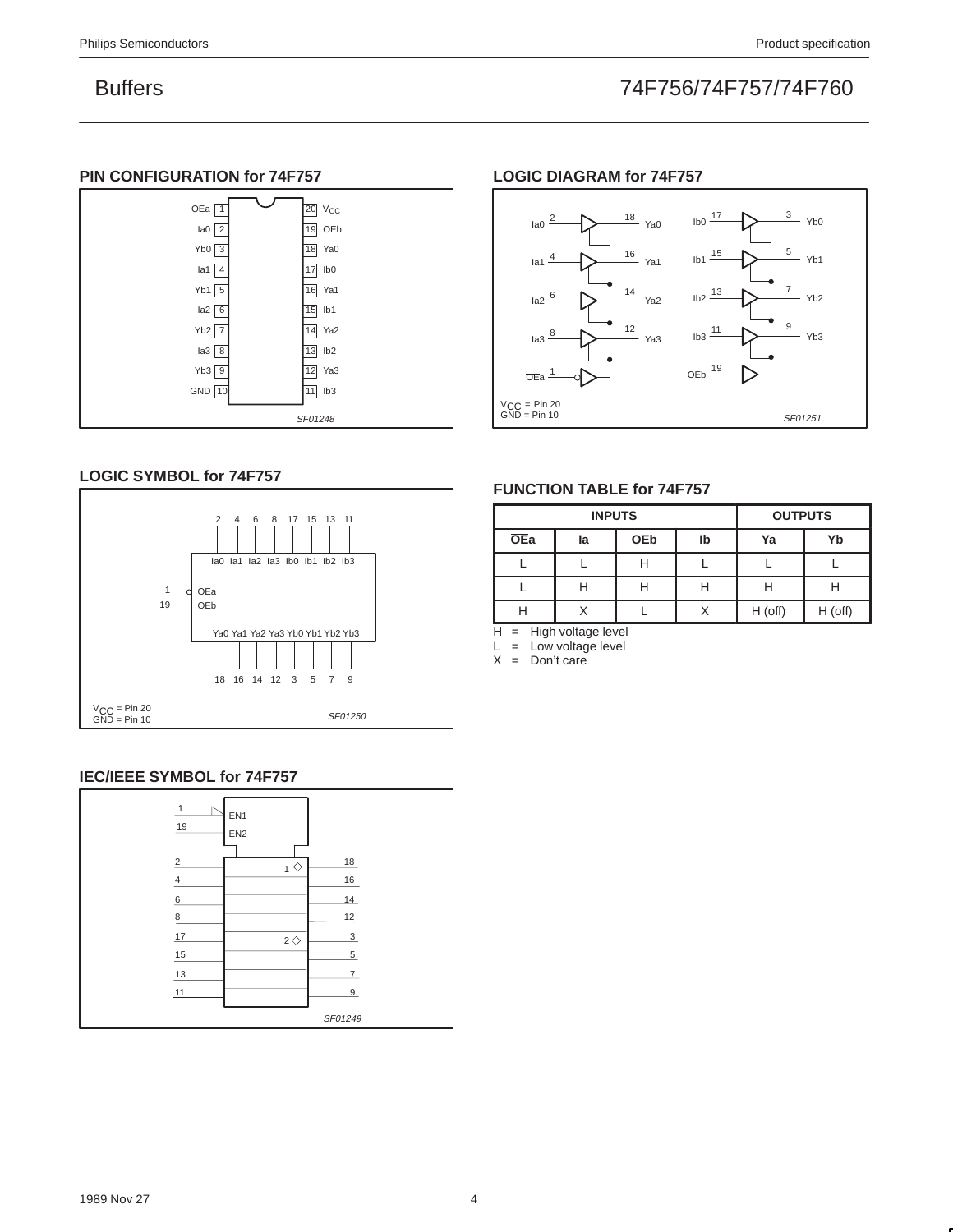### **PIN CONFIGURATION for 74F760**



### **LOGIC SYMBOL for 74F760**



### **FUNCTION TABLE for 74F760**

|     | <b>INPUTS</b> | <b>OUTPUTS</b> |    |           |           |
|-----|---------------|----------------|----|-----------|-----------|
| OEa | la            | <b>OEb</b>     | lb | Ya        | Yb        |
|     |               |                |    |           |           |
|     |               |                |    | H         |           |
|     |               |                |    | $H$ (off) | $H$ (off) |

H = High voltage level

 $L = Low voltage level$ 

 $X = Don't care$ 

### **IEC/IEEE SYMBOL for 74F760**



### **LOGIC DIAGRAM for 74F760**

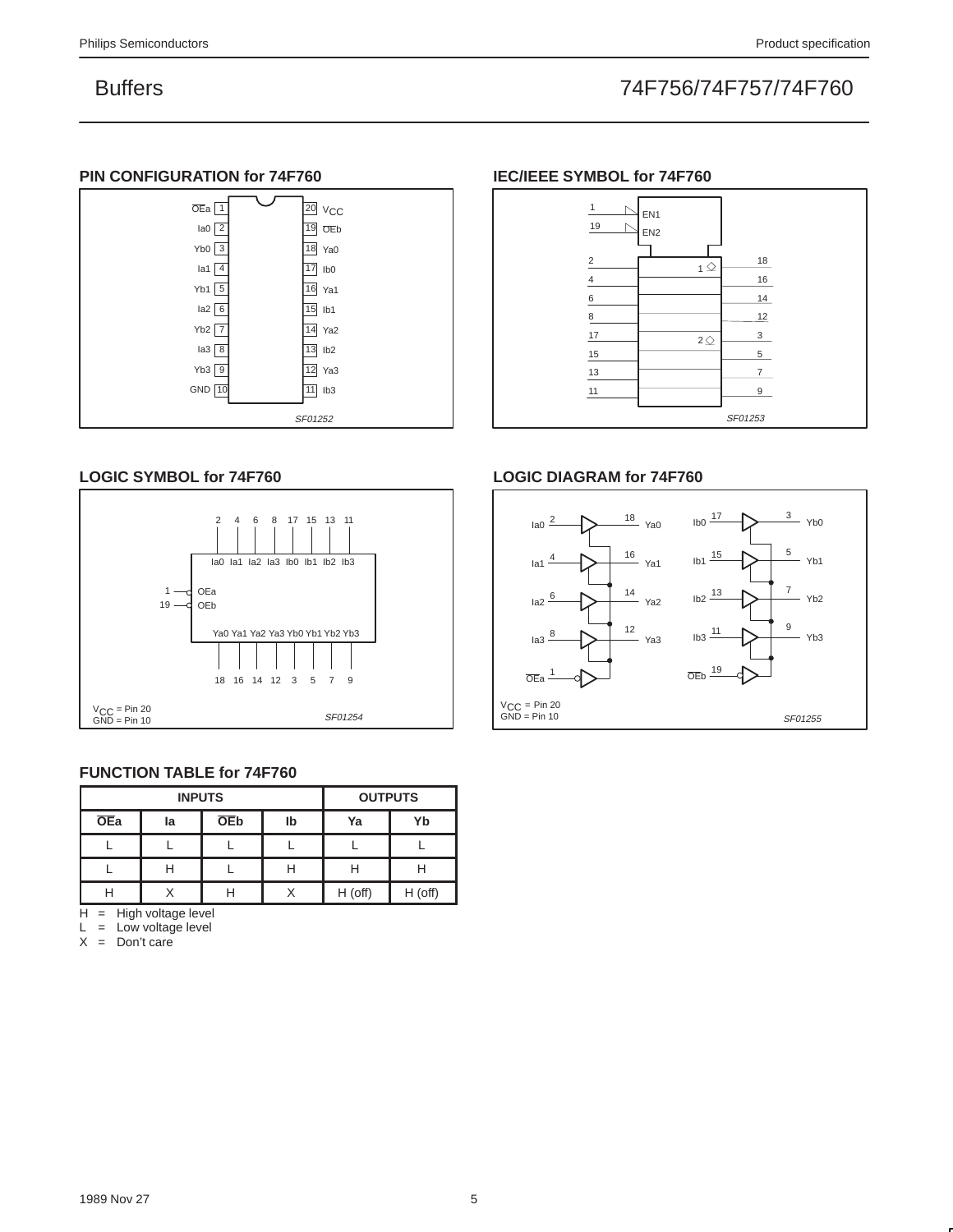### **ABSOLUTE MAXIMUM RATINGS**

(Operation beyond the limit set forth in this table may impair the useful life of the device.

Unless otherwise noted these limits are over the operating free-air temperature range.)

| <b>SYMBOL</b>               | <b>PARAMETER</b>                               | <b>RATING</b>             | <b>UNIT</b> |
|-----------------------------|------------------------------------------------|---------------------------|-------------|
| $V_{\rm CC}$                | Supply voltage                                 | $-0.5$ to $+7.0$          |             |
| $V_{IN}$                    | Input voltage                                  | $-0.5$ to $+7.0$          |             |
| <sup>I</sup> IN             | Input current                                  | $-30$ to $+5$             | mA          |
| VOUT                        | Voltage applied to output in High output state | $-0.5$ to $V_{\text{CC}}$ |             |
| $I_{\text{OUT}}$            | Current applied to output in Low output state  | 128                       | mA          |
| $\mathsf{T}_{\mathsf{amb}}$ | Operating free-air temperature range           | 0 to $+70$                | $^{\circ}C$ |
| $\mathsf{T}_{\mathsf{stg}}$ | Storage temperature range                      | $-65$ to $+150$           | $^{\circ}C$ |

### **RECOMMENDED OPERATING CONDITIONS**

| <b>SYMBOL</b>    | <b>PARAMETER</b>                     |            | <b>UNIT</b> |            |              |
|------------------|--------------------------------------|------------|-------------|------------|--------------|
|                  |                                      | <b>MIN</b> | <b>NOM</b>  | <b>MAX</b> |              |
| $V_{\rm CC}$     | Supply voltage                       | 4.5        | 5.0         | 5.5        |              |
| V <sub>IH</sub>  | High-level input voltage             | 2.0        |             |            |              |
| $V_{IL}$         | Low-level input voltage              |            |             | 0.8        |              |
| $I_{IK}$         | Input clamp current                  |            |             | $-18$      | mA           |
| V <sub>OH</sub>  | High-level output voltage            |            |             | 4.5        |              |
| $I_{OL}$         | Low-level output current             |            |             | 64         | mA           |
| l <sub>amb</sub> | Operating free-air temperature range | $\Omega$   |             | 70         | $^{\circ}$ C |

### **DC ELECTRICAL CHARACTERISTICS**

(Over recommended operating free-air temperature range unless otherwise noted.)

| <b>SYMBOL</b>   | <b>PARAMETER</b>                       |                                                                   |                                                                                                   |                                  | <b>TEST</b>   |            |                  | <b>LIMITS</b> |        |    |
|-----------------|----------------------------------------|-------------------------------------------------------------------|---------------------------------------------------------------------------------------------------|----------------------------------|---------------|------------|------------------|---------------|--------|----|
|                 |                                        |                                                                   | <b>CONDITIONS1</b>                                                                                |                                  |               | <b>MIN</b> | TYP <sup>2</sup> | <b>MAX</b>    |        |    |
| $I_{OH}$        | High-level output current              | $V_{CC}$ = MIN, $V_{IL}$ = MAX,<br>$V_{IH}$ = MIN, $V_{OH}$ = MAX |                                                                                                   |                                  |               |            | 250              | μA            |        |    |
| $V_{OL}$        | Low-level output voltage               |                                                                   |                                                                                                   | $V_{CC} = MIN,$ $I_{OL} = 48MAX$ | $±10\%V_{CC}$ |            | 0.38             | 0.55          | V      |    |
|                 |                                        |                                                                   | $V_{\text{IL}} = \text{MAX},$<br>$V_{\text{IH}} = \text{MIN},$<br>$V_{\text{OL}} = 64 \text{ mA}$ | $\pm 5\%$ V <sub>CC</sub>        |               | 0.42       | 0.55             | V             |        |    |
| V <sub>IK</sub> | Input clamp voltage                    |                                                                   | $V_{CC} = MIN, I_1 = I_{IK}$                                                                      |                                  |               |            | $-0.73$          | $-1.2$        | V      |    |
| Ч.              | Input current at maximum input voltage | $V_{CC}$ = MAX, $V_1$ = 7.0V                                      |                                                                                                   |                                  |               |            | 100              | μA            |        |    |
| ŀщ              | High-level input current               |                                                                   | $V_{CC}$ = MAX, $V_1$ = 2.7V                                                                      |                                  |               |            |                  | 20            | μA     |    |
| Ι'n.            | Low-level input current                |                                                                   |                                                                                                   | $V_{CC} = MAX, V_1 = 0.5V$       |               |            |                  |               | $-1.0$ | mA |
|                 |                                        | 74F756                                                            | <b>I</b> CCH                                                                                      |                                  |               |            |                  | 20            | 30     | mA |
|                 |                                        |                                                                   | <b>ICCL</b>                                                                                       |                                  |               |            |                  | 50            | 70     | mA |
|                 | Supply current (total)                 | 74F757                                                            | <b>I</b> CCH                                                                                      | $V_{\rm CC}$ = MAX               |               |            |                  | 30            | 40     | mA |
| <sup>I</sup> CC |                                        |                                                                   | <b>I</b> CCL                                                                                      |                                  |               |            |                  | 55            | 80     | mA |
|                 |                                        | 74F760                                                            | ICCH                                                                                              |                                  |               |            | 25               | 37            | mA     |    |
|                 |                                        |                                                                   | <b>I</b> CCL                                                                                      |                                  |               |            |                  | 55            | 80     | mA |

### **NOTES:**

1. For conditions shown as MIN or MAX, use the appropriate value specified under recommended operating conditions for the applicable type.

2. All typical values are at  $V_{CC} = 5V$ ,  $T_{amb} = 25^{\circ}C$ .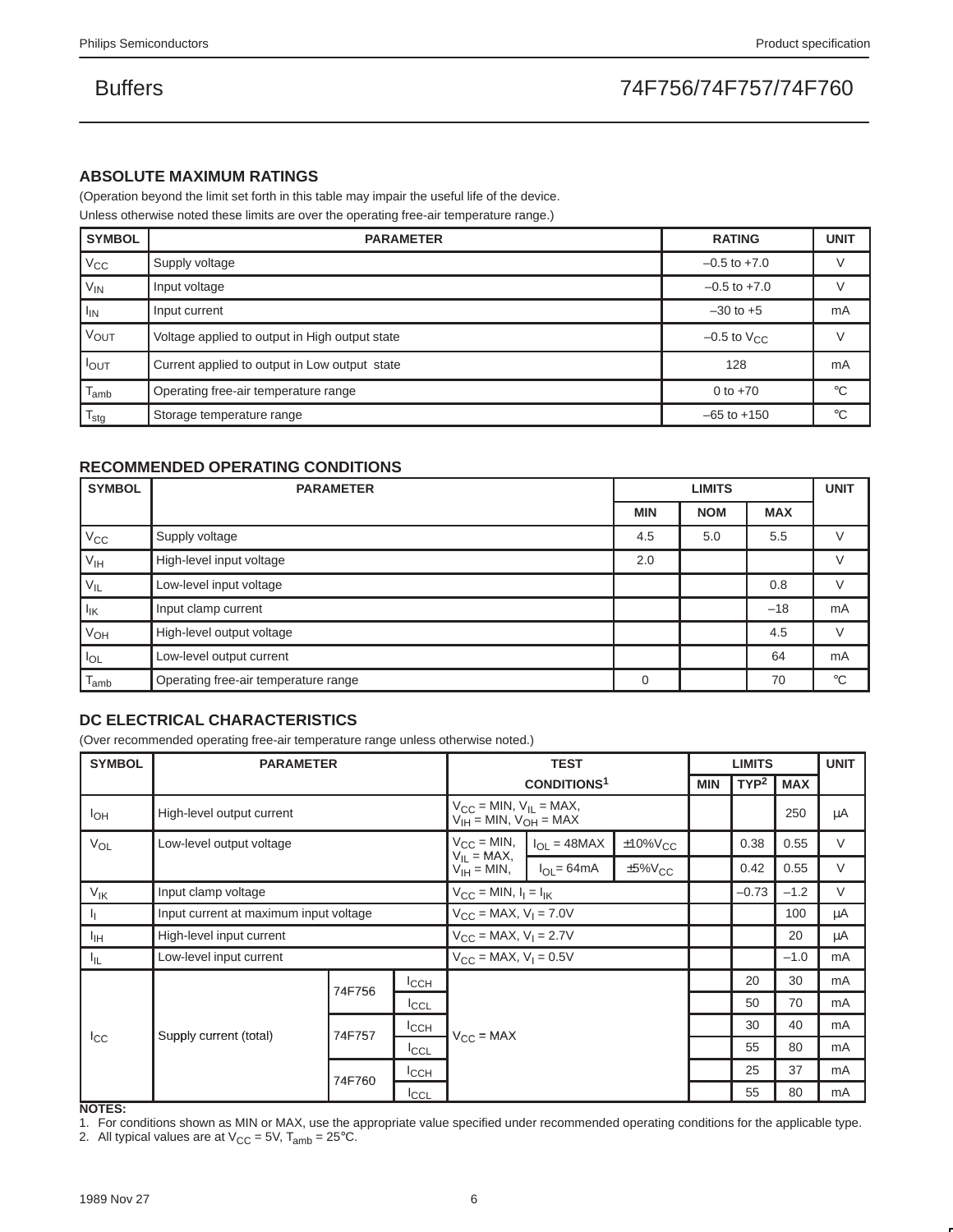### **AC ELECTRICAL CHARACTERISTICS**

|                                             |                                                            |                  |               |                                  |                   | <b>LIMITS</b> |                                  |                           |    |  |
|---------------------------------------------|------------------------------------------------------------|------------------|---------------|----------------------------------|-------------------|---------------|----------------------------------|---------------------------|----|--|
|                                             |                                                            |                  |               |                                  | $T_{amb}$ = +25°C |               |                                  | $T_{amb} = 0$ °C to +70°C |    |  |
| <b>SYMBOL</b>                               | <b>PARAMETER</b>                                           | <b>TEST</b>      |               | $V_{CC} = +5.0V$                 |                   |               | $V_{CC}$ = +5.0V $\pm$ 10%       | <b>UNIT</b>               |    |  |
|                                             |                                                            | <b>CONDITION</b> |               | $C_L = 50pF$ , $R_L = 500\Omega$ |                   |               | $C_L = 50pF$ , $R_L = 500\Omega$ |                           |    |  |
|                                             |                                                            |                  |               | <b>MIN</b>                       | <b>TYP</b>        | <b>MAX</b>    | <b>MIN</b>                       | <b>MAX</b>                |    |  |
| $t_{PLH}$<br>t <sub>PHL</sub>               | Propagation delay<br>lan. Ibn to $\overline{Y}$ n          | 74F756           | Waveform 1, 2 | 8.5<br>1.0                       | 11.0<br>3.0       | 14.0<br>6.0   | 8.5<br>1.0                       | 15.0<br>6.5               | ns |  |
| <sup>t</sup> PLH<br><sup>t</sup> PHL        | Propagation delay<br>$\overline{OE}$ n to $\overline{Y}$ n |                  | Waveform 1, 2 | 9.0<br>5.0                       | 11.5<br>7.0       | 14.5<br>10.0  | 9.0<br>4.5                       | 15.0<br>10.5              | ns |  |
| t <sub>PLH</sub><br><sup>t</sup> PHL        | Propagation delay<br>lan, Ibn to Yn                        | 74F757           | Waveform 1, 2 | 7.5<br>3.0                       | 10.5<br>5.5       | 13.5<br>8.5   | 7.5<br>3.0                       | 14.0<br>9.0               | ns |  |
| <sup>t</sup> PLH<br><b>t</b> <sub>PHL</sub> | Propagation delay<br>OEa or OEb to Yn                      |                  | Waveform 1, 2 | 9.0<br>4.5                       | 10.5<br>7.0       | 15.0<br>10.0  | 8.5<br>4.0                       | 16.0<br>10.5              | ns |  |
| $t_{PLH}$<br><sup>t</sup> PHL               | Propagation delay<br>lan. Ibn to Yn                        | 74F760           | Waveform 1, 2 | 7.5<br>3.5                       | 10.0<br>5.5       | 13.5<br>8.5   | 7.5<br>3.0                       | 14.0<br>9.0               | ns |  |
| $t_{PLH}$<br><sup>t</sup> PHL               | Propagation delay<br>OEn to Yn                             |                  | Waveform 1, 2 | 9.5<br>5.0                       | 11.5<br>7.0       | 14.5<br>10.5  | 9.0<br>4.5                       | 15.0<br>10.5              | ns |  |

### **AC WAVEFORMS**

For all waveforms,  $V_M = 1.5V$ .





**Waveform 1. Propagation Delay for Inverting Outputs**

### **TYPICAL PROPAGATION DELAYS VERSUS LOAD FOR OPEN COLLECTOR OUTPUTS**



### **NOTE:**

When using open-collector parts, the value of the pull-up resistor greatly affects the value of the t<sub>PLH</sub>. For example, changing the pull-up resistor value from 500 $\Omega$  to 100 $\Omega$  will improve the t<sub>PLH</sub> up to 50% with only slight increase in the t<sub>PHL</sub>. However, if the pull-up resistor is changed, the user must make certain that the total  $I_{OL}$  current through the resistor and the total  $I_{IL}$ 's of the receivers do not exceed the  $I_{OL}$  maximum specification.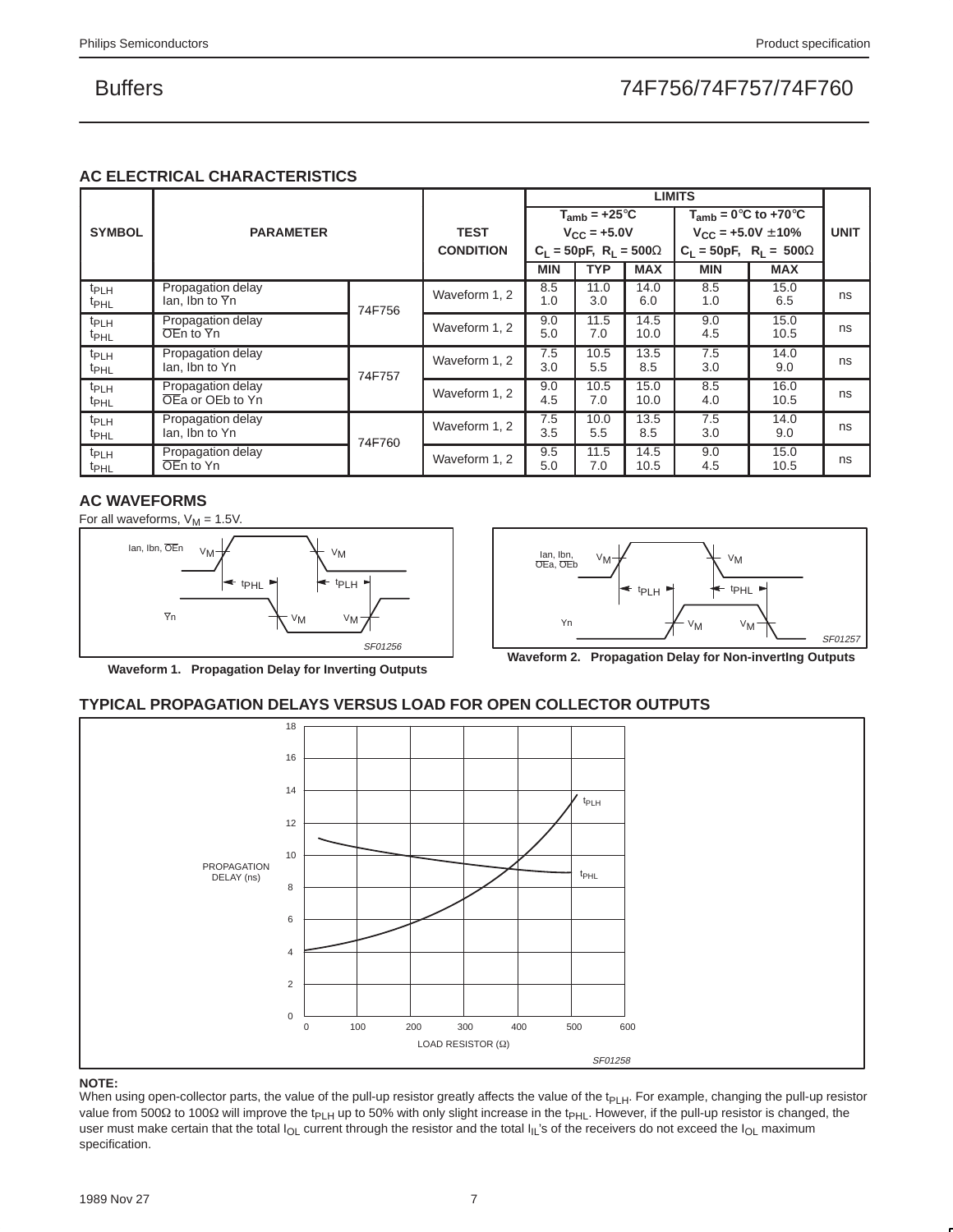### **TEST CIRCUIT AND WAVEFORMS**

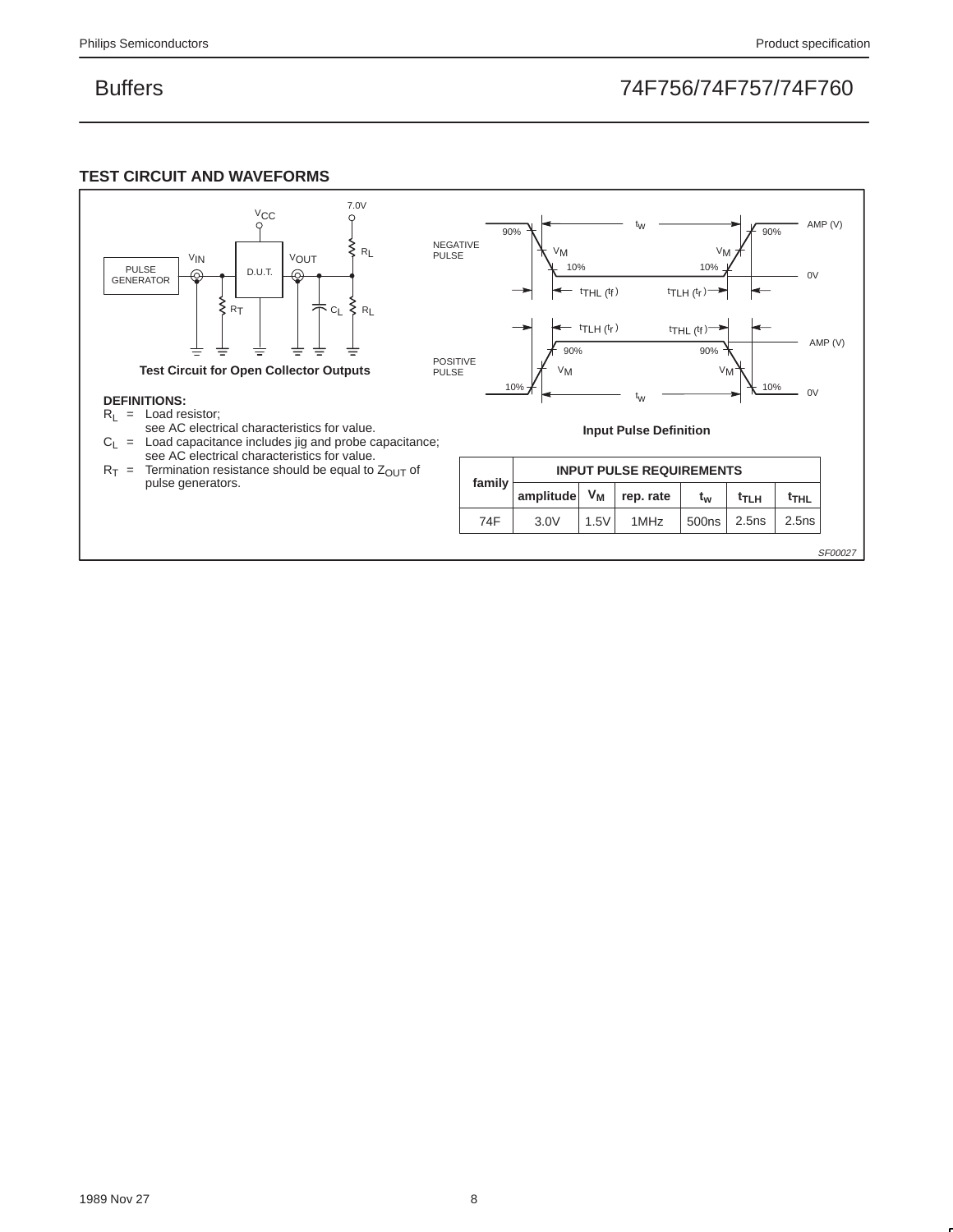### DIP20: plastic dual in-line package; 20 leads (300 mil) SOT146-1



### DIMENSIONS (inch dimensions are derived from the original mm dimensions)

| <b>UNIT</b> | А<br>max. | А.<br>min. | A <sub>2</sub><br>max. | b              | b.             | с              | $^{\prime}$<br>י' ס | $E^{(1)}$    | е    | е.   | ∽            | $M_{E}$      | $M_H$        | w     | z <sup>(1)</sup><br>max. |
|-------------|-----------|------------|------------------------|----------------|----------------|----------------|---------------------|--------------|------|------|--------------|--------------|--------------|-------|--------------------------|
| mm          | 4.2       | 0.51       | 3.2                    | 1.73<br>1.30   | 0.53<br>0.38   | 0.36<br>0.23   | 26.92<br>26.54      | 6.40<br>6.22 | 2.54 | 7.62 | 3.60<br>3.05 | 8.25<br>7.80 | 10.0<br>8.3  | 0.254 | 2.0                      |
| inches      | 0.17      | 0.020      | 0.13                   | 0.068<br>0.051 | 0.021<br>0.015 | 0.014<br>0.009 | .060<br>.045        | 0.25<br>0.24 | 0.10 | 0.30 | 0.14<br>0.12 | 0.32<br>0.31 | 0.39<br>0.33 | 0.01  | 0.078                    |

### Note

1. Plastic or metal protrusions of 0.25 mm maximum per side are not included.

| <b>OUTLINE</b> |            | <b>REFERENCES</b> | <b>EUROPEAN</b> | <b>ISSUE DATE</b> |                   |                             |  |
|----------------|------------|-------------------|-----------------|-------------------|-------------------|-----------------------------|--|
| <b>VERSION</b> | <b>IEC</b> | <b>JEDEC</b>      | <b>EIAJ</b>     |                   | <b>PROJECTION</b> |                             |  |
| SOT146-1       |            |                   | SC603           |                   | ⊕                 | $-92 - 11 - 17$<br>95-05-24 |  |

74F756, 74F757, Buffers 74F760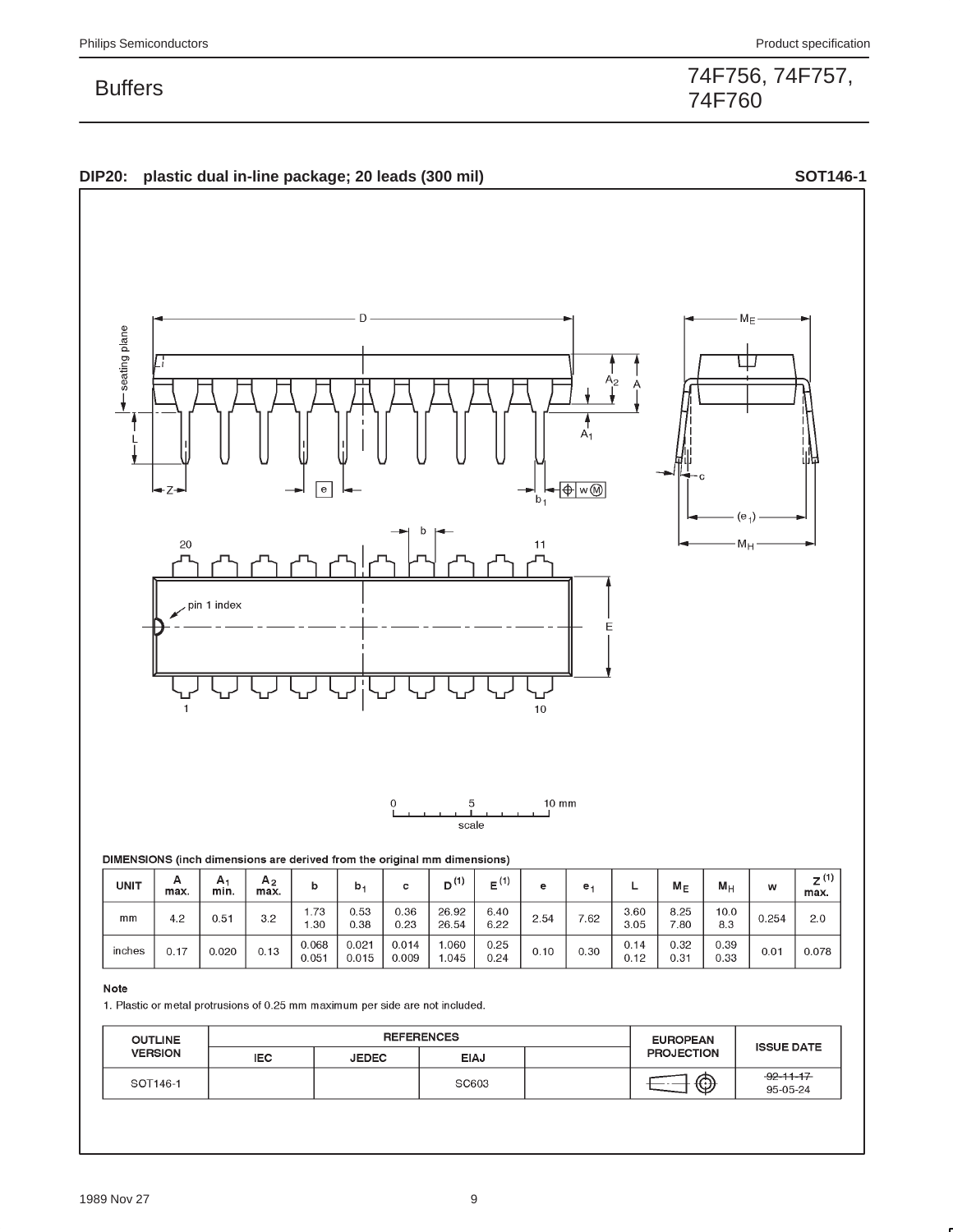## 74F756, 74F757, Buffers 74F760

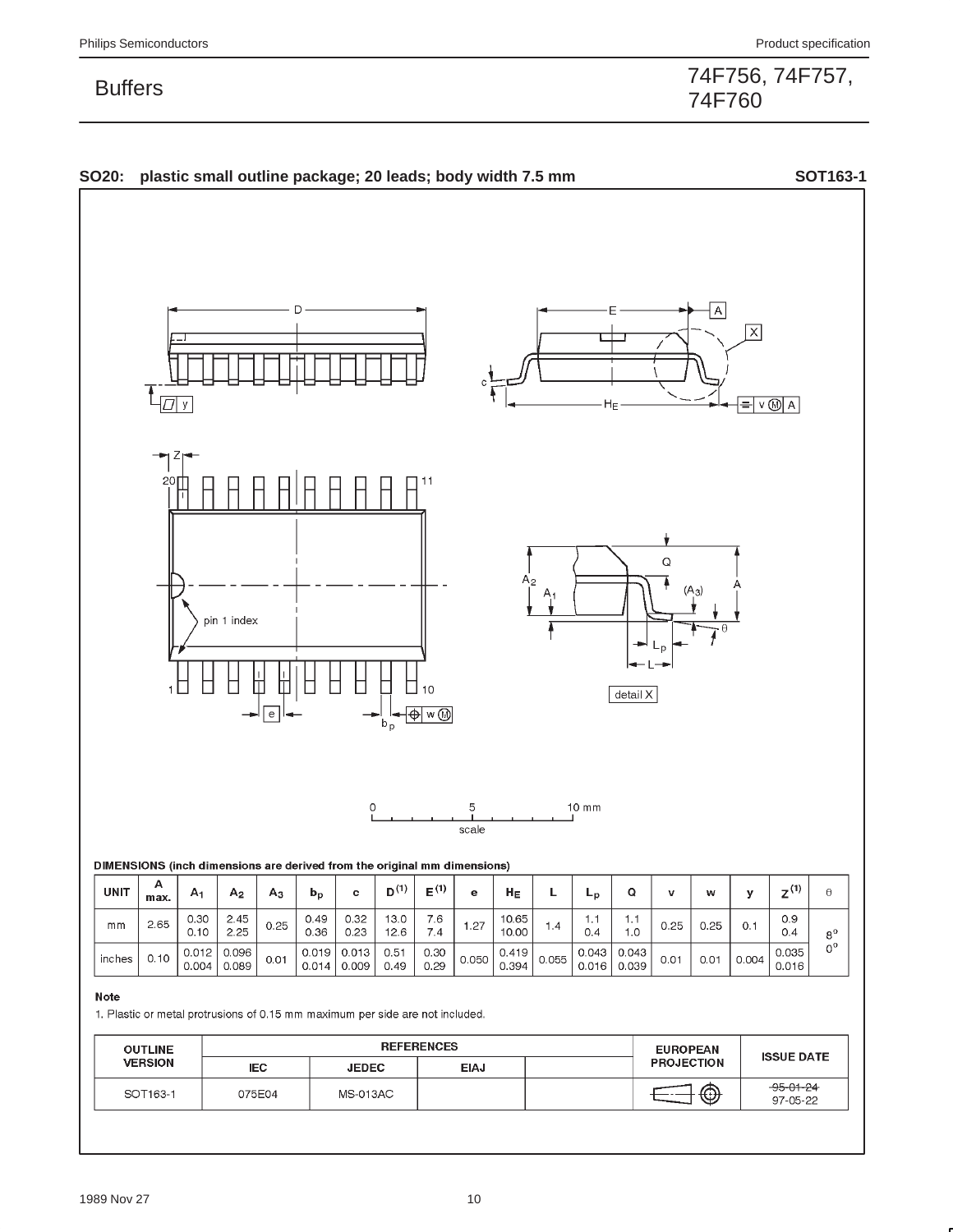74F756, 74F757, Buffers 74F760

**NOTES**